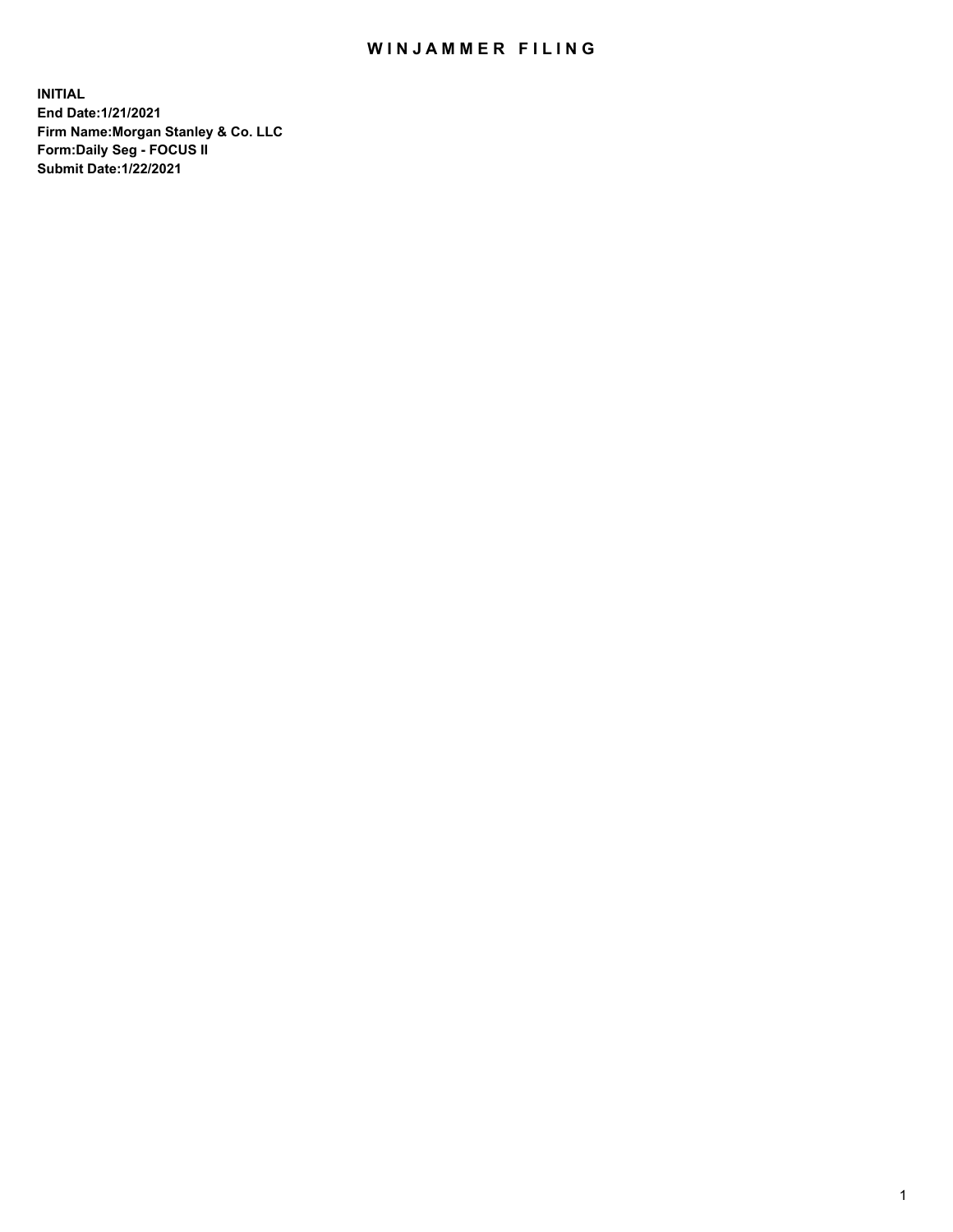**INITIAL End Date:1/21/2021 Firm Name:Morgan Stanley & Co. LLC Form:Daily Seg - FOCUS II Submit Date:1/22/2021 Daily Segregation - Cover Page**

| Name of Company                                                                                                                                                                                                                                                                                                                | Morgan Stanley & Co. LLC                                    |  |
|--------------------------------------------------------------------------------------------------------------------------------------------------------------------------------------------------------------------------------------------------------------------------------------------------------------------------------|-------------------------------------------------------------|--|
| <b>Contact Name</b>                                                                                                                                                                                                                                                                                                            | <b>Ikram Shah</b>                                           |  |
| <b>Contact Phone Number</b>                                                                                                                                                                                                                                                                                                    | 212-276-0963                                                |  |
| <b>Contact Email Address</b>                                                                                                                                                                                                                                                                                                   | Ikram.shah@morganstanley.com                                |  |
| FCM's Customer Segregated Funds Residual Interest Target (choose one):<br>a. Minimum dollar amount: ; or<br>b. Minimum percentage of customer segregated funds required:% ; or<br>c. Dollar amount range between: and; or<br>d. Percentage range of customer segregated funds required between:% and%.                         | 235,000,000<br><u>0</u><br><u>00</u><br>0 <sub>0</sub>      |  |
| FCM's Customer Secured Amount Funds Residual Interest Target (choose one):<br>a. Minimum dollar amount: ; or<br>b. Minimum percentage of customer secured funds required:% ; or<br>c. Dollar amount range between: and; or<br>d. Percentage range of customer secured funds required between:% and%.                           | 140,000,000<br><u>0</u><br>0 <sub>0</sub><br>0 <sub>0</sub> |  |
| FCM's Cleared Swaps Customer Collateral Residual Interest Target (choose one):<br>a. Minimum dollar amount: ; or<br>b. Minimum percentage of cleared swaps customer collateral required:% ; or<br>c. Dollar amount range between: and; or<br>d. Percentage range of cleared swaps customer collateral required between:% and%. | 92,000,000<br><u>0</u><br><u>00</u><br>00                   |  |

Attach supporting documents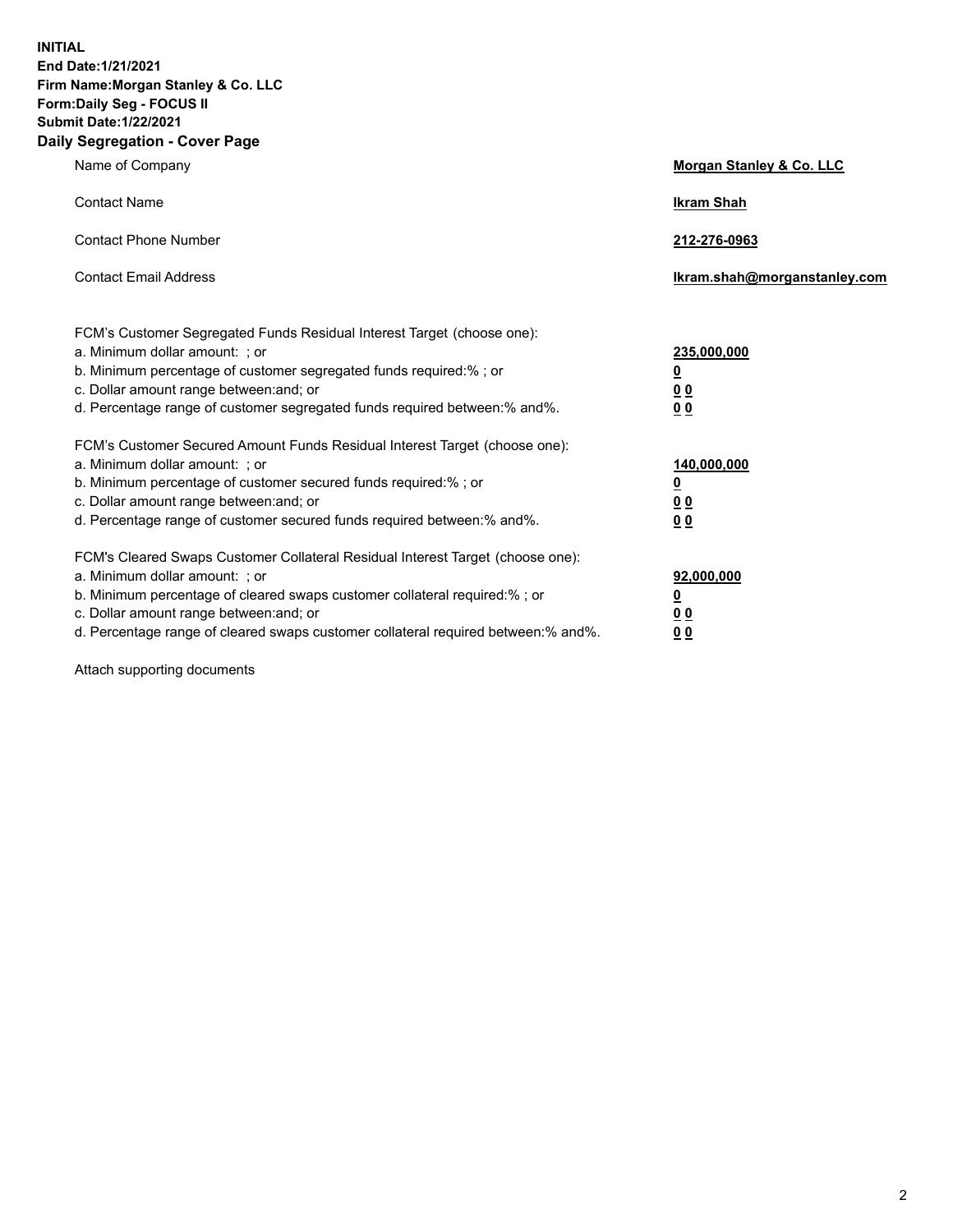## **INITIAL End Date:1/21/2021 Firm Name:Morgan Stanley & Co. LLC Form:Daily Seg - FOCUS II Submit Date:1/22/2021**

## **Daily Segregation - Secured Amounts**

|    | Foreign Futures and Foreign Options Secured Amounts                                                                                                             |                                            |
|----|-----------------------------------------------------------------------------------------------------------------------------------------------------------------|--------------------------------------------|
|    | Amount required to be set aside pursuant to law, rule or regulation of a foreign                                                                                | $0$ [7305]                                 |
| 1. | government or a rule of a self-regulatory organization authorized thereunder<br>Net ledger balance - Foreign Futures and Foreign Option Trading - All Customers |                                            |
|    | A. Cash                                                                                                                                                         | 4,365,173,521 [7315]                       |
|    | B. Securities (at market)                                                                                                                                       | 2,490,459,608 [7317]                       |
| 2. | Net unrealized profit (loss) in open futures contracts traded on a foreign board of trade                                                                       | 522,654,123 [7325]                         |
| 3. | Exchange traded options                                                                                                                                         |                                            |
|    | a. Market value of open option contracts purchased on a foreign board of trade                                                                                  | 16,006,704 [7335]                          |
|    | b. Market value of open contracts granted (sold) on a foreign board of trade                                                                                    | -16,080,446 [7337]                         |
| 4. | Net equity (deficit) (add lines 1.2. and 3.)                                                                                                                    | 7,378,213,510 [7345]                       |
| 5. | Account liquidating to a deficit and account with a debit balances - gross amount                                                                               | 19,550,317 [7351]                          |
|    | Less: amount offset by customer owned securities                                                                                                                | <u>-19,066,614</u> [7352] 48               |
| 6. | Amount required to be set aside as the secured amount - Net Liquidating Equity                                                                                  | 7,378,697,213 [7355]                       |
|    | Method (add lines 4 and 5)                                                                                                                                      |                                            |
| 7. | Greater of amount required to be set aside pursuant to foreign jurisdiction (above) or line                                                                     | 7,378,697,213 [7360]                       |
|    | 6.                                                                                                                                                              |                                            |
|    | FUNDS DEPOSITED IN SEPARATE REGULATION 30.7 ACCOUNTS                                                                                                            |                                            |
| 1. | Cash in banks<br>A. Banks located in the United States                                                                                                          |                                            |
|    | B. Other banks qualified under Regulation 30.7                                                                                                                  | 766,687,509 [7500]<br>640,550,500 [7520] 1 |
|    |                                                                                                                                                                 | [7530]                                     |
| 2. | Securities                                                                                                                                                      |                                            |
|    | A. In safekeeping with banks located in the United States                                                                                                       | 514,620,325 [7540]                         |
|    | B. In safekeeping with other banks qualified under Regulation 30.7                                                                                              | 22,873,157 [7560] 53                       |
|    |                                                                                                                                                                 | [7570]                                     |
| 3. | Equities with registered futures commission merchants                                                                                                           |                                            |
|    | A. Cash                                                                                                                                                         | 22,528,887 [7580]                          |
|    | <b>B.</b> Securities                                                                                                                                            | $0$ [7590]                                 |
|    | C. Unrealized gain (loss) on open futures contracts                                                                                                             | 138,276 [7600]                             |
|    | D. Value of long option contracts                                                                                                                               | $0$ [7610]                                 |
|    | E. Value of short option contracts                                                                                                                              | 0 [7615] 22,667,163 [                      |
| 4. | Amounts held by clearing organizations of foreign boards of trade                                                                                               |                                            |
|    | A. Cash                                                                                                                                                         | $0$ [7640]                                 |
|    | <b>B.</b> Securities                                                                                                                                            | $0$ [7650]                                 |
|    | C. Amount due to (from) clearing organization - daily variation                                                                                                 | $0$ [7660]                                 |
|    | D. Value of long option contracts                                                                                                                               | $0$ [7670]                                 |
| 5. | E. Value of short option contracts<br>Amounts held by members of foreign boards of trade                                                                        | 0 [7675] 0 [7680]                          |
|    | A. Cash                                                                                                                                                         | 3,151,970,157 [7700]                       |
|    | <b>B.</b> Securities                                                                                                                                            | 1,952,966,127 [7710]                       |
|    | C. Unrealized gain (loss) on open futures contracts                                                                                                             | 522,515,848 [7720]                         |
|    | D. Value of long option contracts                                                                                                                               | 16,006,704 [7730]                          |
|    | E. Value of short option contracts                                                                                                                              | -16,080,446 [7735] 5,                      |
|    |                                                                                                                                                                 | [7740]                                     |
| 6. | Amounts with other depositories designated by a foreign board of trade                                                                                          | $0$ [7760]                                 |
| 7. | Segregated funds on hand                                                                                                                                        | $0$ [7765]                                 |
| 8. | Total funds in separate section 30.7 accounts                                                                                                                   | 7,594,777,044 [7770]                       |
| 9. | Excess (deficiency) Set Aside for Secured Amount (subtract line 7 Secured Statement                                                                             | 216,079,831 [7380]                         |
|    | Page 1 from Line 8)                                                                                                                                             |                                            |

- 10. Management Target Amount for Excess funds in separate section 30.7 accounts **140,000,000** [7780]
- 11. Excess (deficiency) funds in separate 30.7 accounts over (under) Management Target **76,079,831** [7785]

**0,446** [7337] Less: amount offset by customer owned securities **-19,066,614** [7352] **483,703** [7354] **7,378,697,213** [7355]

## **7,378,697,213** [7360]

**87,509** [7500] B. Other banks qualified under Regulation 30.7 **640,550,500** [7520] **1,407,238,009**

**0.325** [7540] 8. 157 [7560] 537,493,482

E. Value of short option contracts **0** [7615] **22,667,163** [7620]

 A. Cash **3,151,970,157** [7700] **966,127** [7710] **5,848** [7720] E. Value of short option contracts **-16,080,446** [7735] **5,627,378,390 216,079,831** [7380]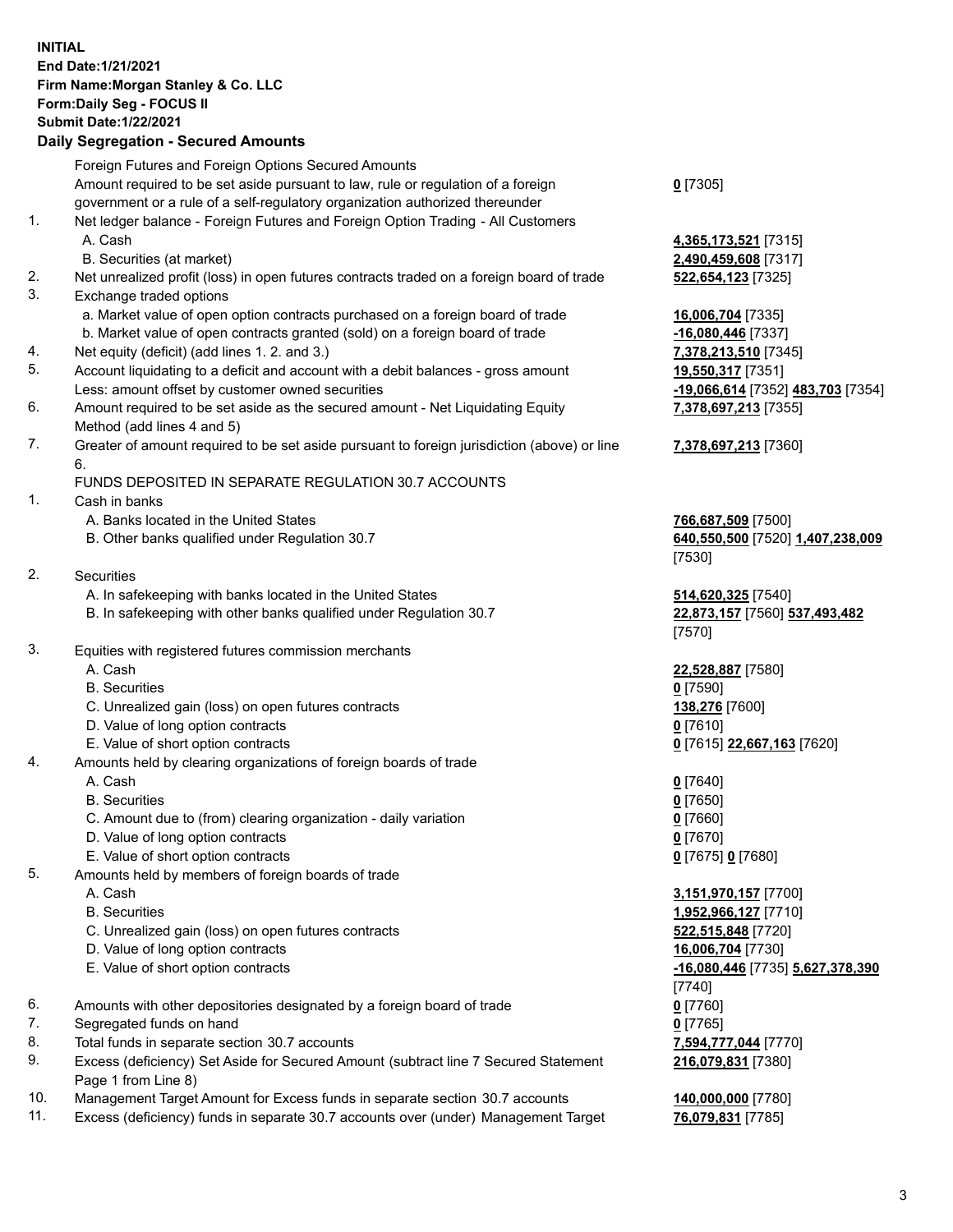**INITIAL End Date:1/21/2021 Firm Name:Morgan Stanley & Co. LLC Form:Daily Seg - FOCUS II Submit Date:1/22/2021 Daily Segregation - Segregation Statement** SEGREGATION REQUIREMENTS(Section 4d(2) of the CEAct) 1. Net ledger balance A. Cash **15,910,850,539** [7010] B. Securities (at market) **8,687,485,662** [7020] 2. Net unrealized profit (loss) in open futures contracts traded on a contract market **1,934,703,725** [7030] 3. Exchange traded options A. Add market value of open option contracts purchased on a contract market **647,481,349** [7032] B. Deduct market value of open option contracts granted (sold) on a contract market **-395,447,863** [7033] 4. Net equity (deficit) (add lines 1, 2 and 3) **26,785,073,412** [7040] 5. Accounts liquidating to a deficit and accounts with debit balances - gross amount **377,127,309** [7045] Less: amount offset by customer securities **-375,440,084** [7047] **1,687,225** [7050] 6. Amount required to be segregated (add lines 4 and 5) **26,786,760,637** [7060] FUNDS IN SEGREGATED ACCOUNTS 7. Deposited in segregated funds bank accounts A. Cash **4,363,040,383** [7070] B. Securities representing investments of customers' funds (at market) **0** [7080] C. Securities held for particular customers or option customers in lieu of cash (at market) **1,082,607,063** [7090] 8. Margins on deposit with derivatives clearing organizations of contract markets A. Cash **13,746,063,152** [7100] B. Securities representing investments of customers' funds (at market) **0** [7110] C. Securities held for particular customers or option customers in lieu of cash (at market) **7,604,878,599** [7120] 9. Net settlement from (to) derivatives clearing organizations of contract markets **117,305,774** [7130] 10. Exchange traded options A. Value of open long option contracts **647,481,349** [7132] B. Value of open short option contracts **and the set of our original contracts -395,447,863** [7133] 11. Net equities with other FCMs A. Net liquidating equity **7,112,546** [7140] B. Securities representing investments of customers' funds (at market) **0** [7160] C. Securities held for particular customers or option customers in lieu of cash (at market) **0** [7170] 12. Segregated funds on hand **0** [7150] 13. Total amount in segregation (add lines 7 through 12) **27,173,041,003** [7180] 14. Excess (deficiency) funds in segregation (subtract line 6 from line 13) **386,280,366** [7190]

- 15. Management Target Amount for Excess funds in segregation **235,000,000** [7194]
- 16. Excess (deficiency) funds in segregation over (under) Management Target Amount Excess

**151,280,366** [7198]